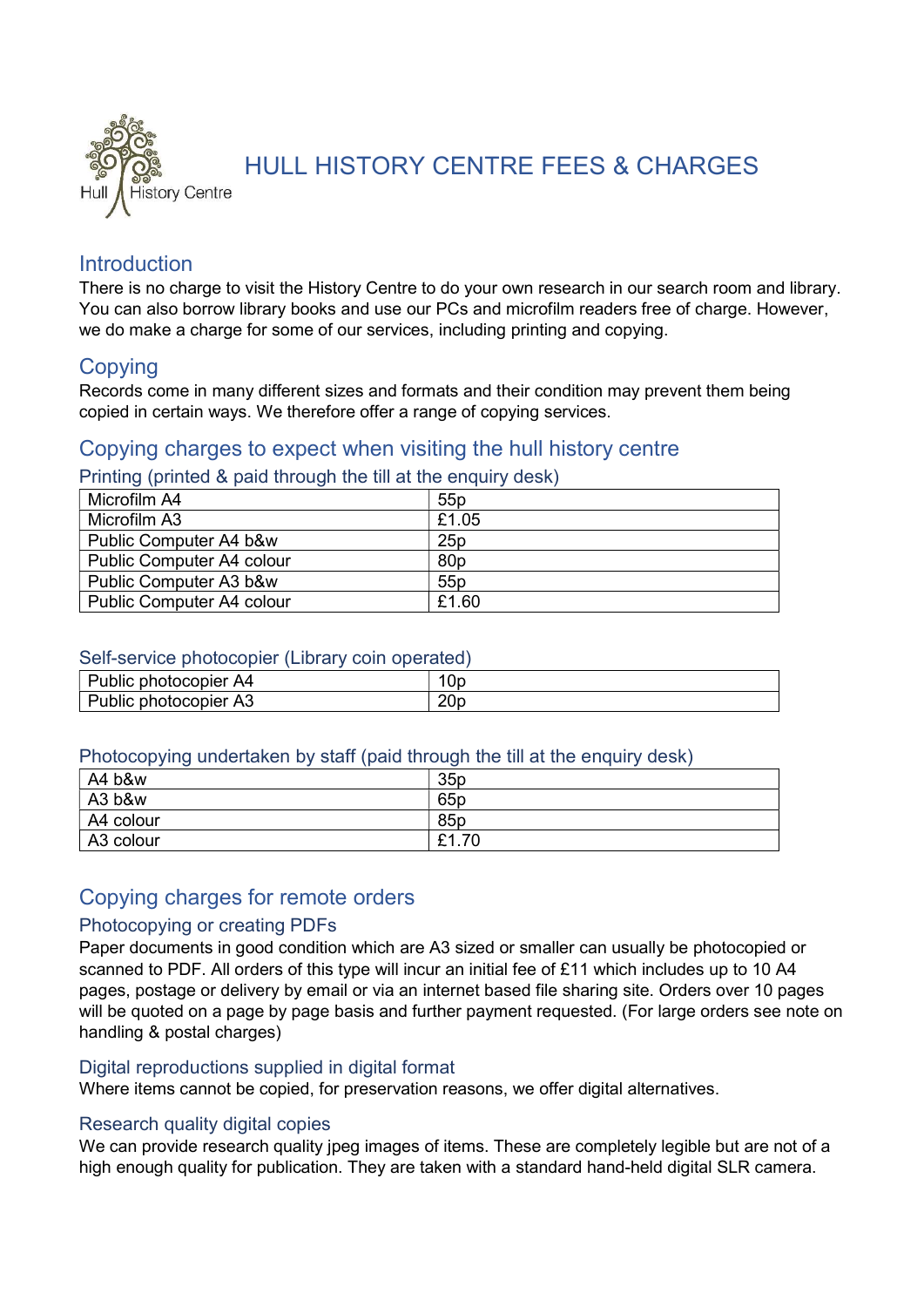Our initial £11 charge includes up to 5 digital working shots. Each extra digital shot will incur a further £1 charge. All images will be sent by email or via an internet based file sharing site. Should you require a print out of an image this would incur an additional cost of £3 per image plus postage. (See note on postal charges).

### Digital photography/scanning

These are of a higher quality and are usually provided as jpegs. These images are taken using professional imaging equipment and edited to a high standard. If conservation work has to be carried out prior to image capture, these may take longer to produce. The handling charge includes the supply of images by email or via an internet based file sharing site.

Cost of each image: £5.50

Each order carries a handling charge of £5.50 which includes the supply of images by e-mail or file sharing depending on file sizes.

#### Digital photography/scanning hardcopy, printed images

Additional charges will apply for providing printed images on high grade paper. See table below (prices per image):

| A4 297 x 210 mm   | £8.50  |
|-------------------|--------|
| A3 420 x 297 mm   | £11.00 |
| A2 594 x 420 mm   | £27.00 |
| . A1 841 x 594 mm | £37.00 |
| A0 1189 x 841 mm  | £60.00 |

| C TSPs, C THDs, L RH | Printed on normal grade $A4 \mid £3.00$ |  |
|----------------------|-----------------------------------------|--|
|                      | paper                                   |  |

# Digital copies for publication or media use

If you require high resolution images for publication or media use, please contact us to discuss your particular needs and requirements.

Reproduction fee per image:

| , Commercial organizations      | £60.00 |
|---------------------------------|--------|
| Non profit making organizations |        |

Please note that, in the vast majority of cases, the item itself will still be in copyright. If you wish to publish either an image or a transcript of an item, it is your responsibility to obtain the necessary copyright permission from the copyright owners. In some cases we may be able to provide advice on who the copyright owner is.

# Other charges

# Postal charges

The majority of our customers are happy to receive copies of documents digitally. However, costs for posting items out to customers will be confirmed during the ordering process should this be your preferred option.

#### Express charges

Under normal circumstances we aim to process your order within ten working days, and customers who require reprographic services to be completed within 24hrs would be expected to pay an extra